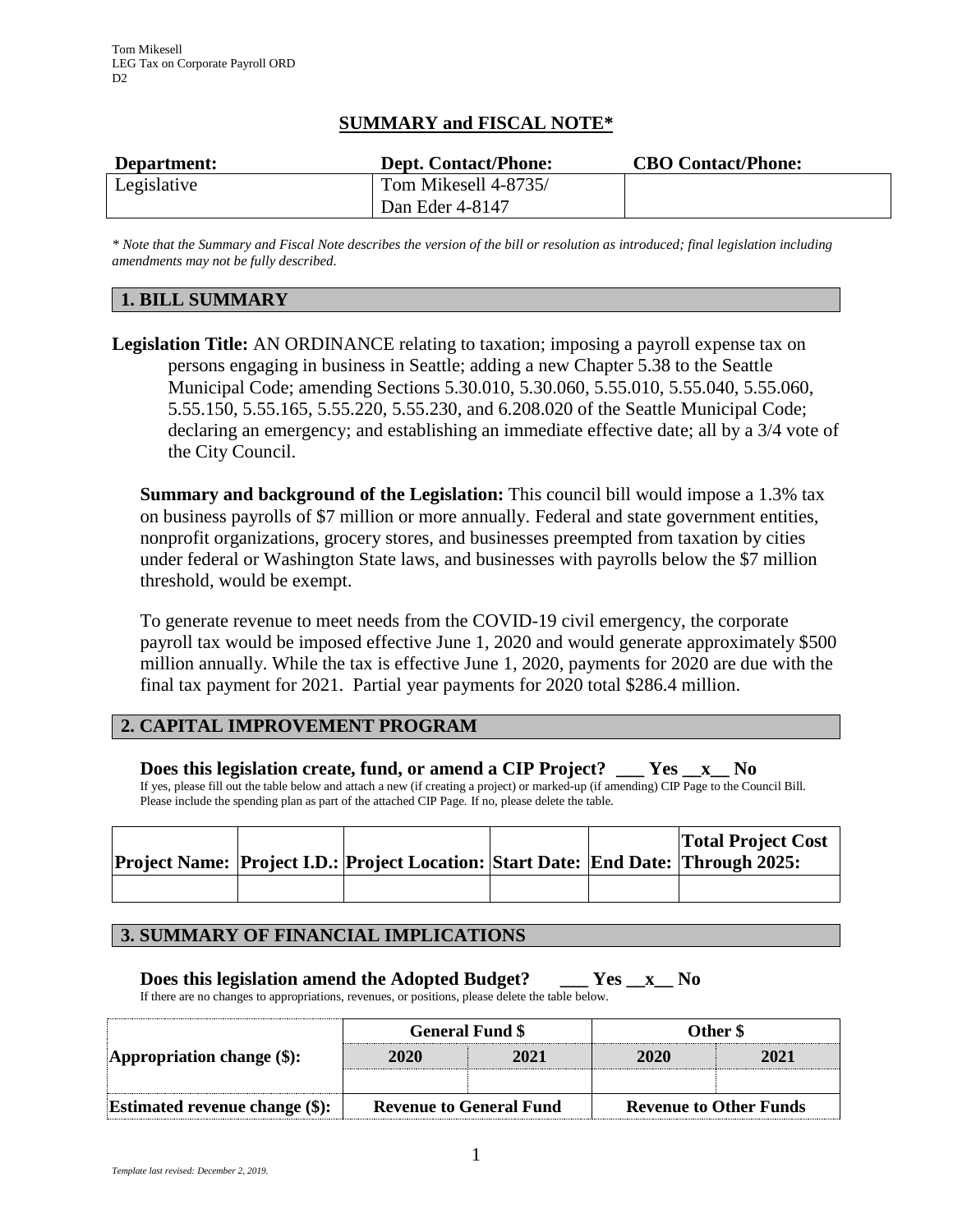|                            | 2020<br>2021 |                         | 2020                    | 2021 |  |
|----------------------------|--------------|-------------------------|-------------------------|------|--|
|                            |              | \$786,400,000           |                         |      |  |
|                            |              | <b>No. of Positions</b> | <b>Total FTE Change</b> |      |  |
| <b>Positions affected:</b> | 2020         | 2021                    | 2020                    | 2021 |  |
|                            |              |                         |                         |      |  |

### **Does the legislation have other financial impacts to the City of Seattle that are not reflected in the above, including direct or indirect, short-term or long-term costs?** If so, describe the nature of the impacts. This could include increased operating and maintenance costs, for example.

Implementing the corporate payroll tax would require both one-time startup costs (including costs to update or create new computer systems) and ongoing administrative costs. The Department of Finance and Administrative Services estimates these costs would include approximately \$5 million in one-time system costs, \$500,000 in annual system operating costs, 12-15 FTE positions, and \$400,000 in one-time operating costs.

### **Is there financial cost or other impacts of** *not* **implementing the legislation?**

Estimate the costs to the City of not implementing the legislation, including estimated costs to maintain or expand an existing facility or the cost avoidance due to replacement of an existing facility, potential conflicts with regulatory requirements, or other potential costs or consequences.

This council bill provides the revenue to repay a \$200 million interfund loan to the General Fund in 2020, that is included in Council Bill  $\blacksquare$ . Not implementing this legislation but approving the interfund loan in Council Bill would require that the loan be repaid from existing General Fund resources, which are otherwise fully programmed for 2020.

If there are no changes to appropriations, revenues, or positions, please delete sections 3.a., 3.b., and 3.c. and answer the questions in Section 4.

### **3.a. Appropriations**

#### **\_\_\_\_ This legislation adds, changes, or deletes appropriations.**

If this box is checked, please complete this section. If this box is not checked, please proceed to Revenues/Reimbursements.

| <b>Fund Name and</b><br>number | Dept | <b>Budget Control</b><br>Level Name/#* | 2020<br>Appropriation<br><b>Change</b> | 2021 Estimated<br>Appropriation<br><b>Change</b> |
|--------------------------------|------|----------------------------------------|----------------------------------------|--------------------------------------------------|
|                                |      |                                        |                                        |                                                  |
| <b>TOTAL</b>                   |      |                                        |                                        |                                                  |

**\****See budget book to obtain the appropriate Budget Control Level for your department.*

This table should reflect appropriations that are a direct result of this legislation. In the event that the project/programs associated with this ordinance had, or will have, appropriations in other legislation please provide details in the Appropriation Notes section below. If the appropriation is not completely supported by revenue/reimbursements listed below, please identify the funding source (e.g. available fund balance) to cover this appropriation in the notes section. Also indicate if the legislation changes appropriations one-time, ongoing, or both.

### **Is this change one-time or ongoing?**

Please explain any complicated scenarios – e.g. three-year funding agreement but not permanent ongoing.

## **Appropriations Notes:**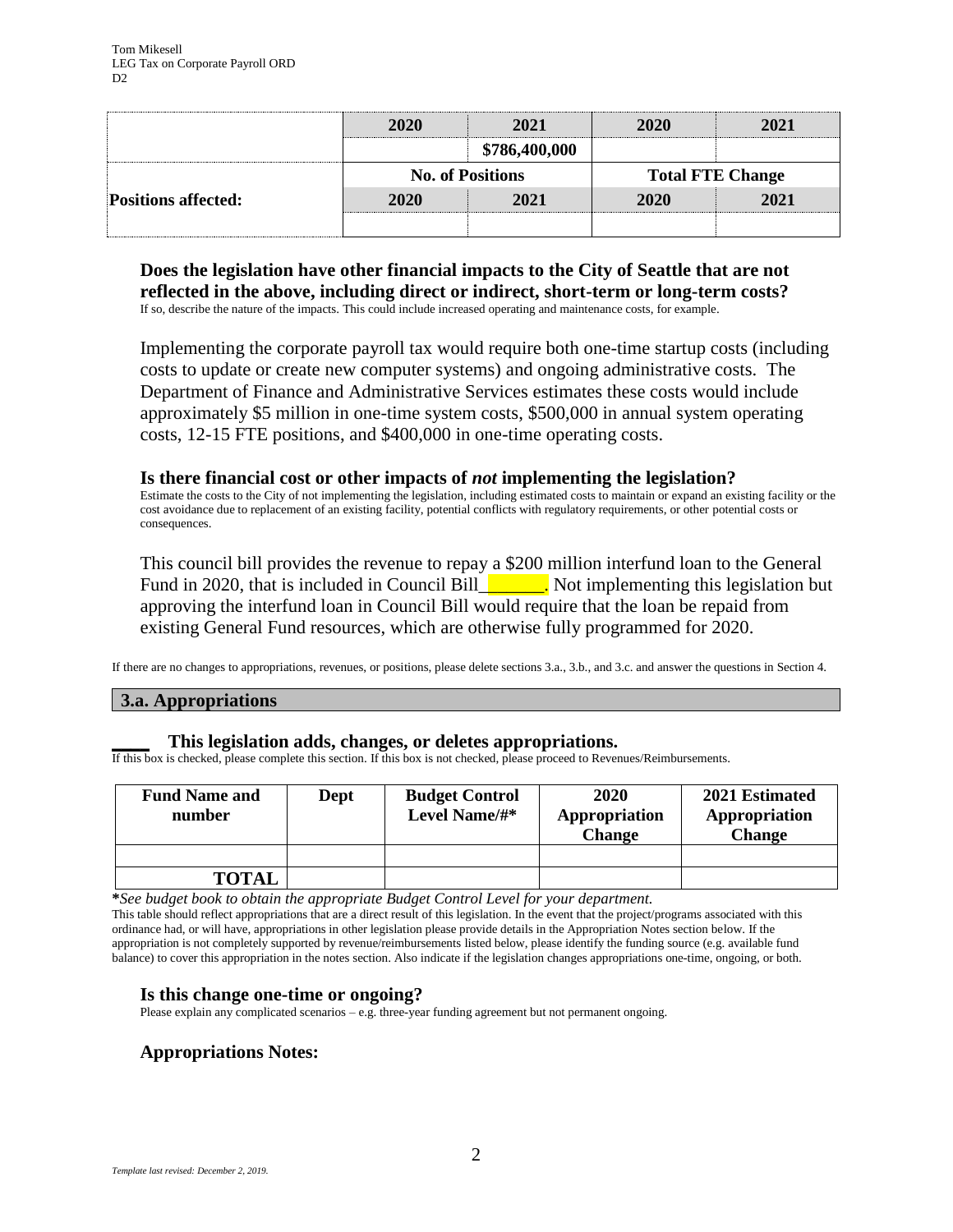#### **3.b. Revenues/Reimbursements**

### **\_\_x\_\_ This legislation adds, changes, or deletes revenues or reimbursements.**

If this box is checked, please complete this section. If this box is not checked, please proceed to Positions.

### **Anticipated Revenue/Reimbursement Resulting from this Legislation:**

| <b>Fund Name and</b> | <b>Dept</b> | <b>Revenue Source</b> | 2020           | 2021 Estimated |
|----------------------|-------------|-----------------------|----------------|----------------|
| <b>Number</b>        |             |                       | <b>Revenue</b> | <b>Revenue</b> |
| General Fund 001000  |             | Corporate Payroll Tax | \$0            | \$786,400,000  |
| <b>TOTAL</b>         |             |                       | \$0            | \$786,400,000  |

This table should reflect revenues/reimbursements that are a direct result of this legislation. In the event that the issues/projects associated with this ordinance/resolution have revenues or reimbursements that were, or will be, received because of previous or future legislation or budget actions, please provide details in the Notes section below. Do the revenue sources have match requirements? If so, what are they?

#### **Is this change one-time or ongoing?**

Please explain any complicated scenarios – e.g. three-year funding agreement but not permanent ongoing. Ongoing.

#### **Revenue/Reimbursement Notes:**

The bill would generate approximately \$500 million annually. While the tax is effective June 1, 2020, payments for 2020 are due with the final tax payment for 2021. Partial year payments for 2020 total \$286.4 million, bringing the first year' revenue to \$786.4 million, reflecting both 2020 and 2021 tax payments.

#### **3.c. Positions**

#### **\_\_\_\_ This legislation adds, changes, or deletes positions.**

If this box is checked, please complete this section. If this box is not checked, please proceed to Other Implications.

### **Total Regular Positions Created, Modified, or Abrogated through this Legislation, Including FTE Impact:**

| Position # for<br><b>Existing</b><br><b>Positions</b> | <b>Position Title &amp;</b><br>Department* | Fund<br>Name $\& \#$ | Program<br>& BCL | PT/FT | 2020<br><b>Positions</b> | 2020<br><b>FTE</b> | Does it sunset?<br>(If yes, explain below<br>in Position Notes) |
|-------------------------------------------------------|--------------------------------------------|----------------------|------------------|-------|--------------------------|--------------------|-----------------------------------------------------------------|
|                                                       |                                            |                      |                  |       |                          |                    |                                                                 |
|                                                       |                                            |                      |                  |       |                          |                    |                                                                 |
|                                                       |                                            |                      |                  |       |                          |                    |                                                                 |
| <b>TOTAL</b>                                          |                                            |                      |                  |       |                          |                    |                                                                 |

*\* List each position separately*

This table should only reflect the actual number of positions created by this legislation. In the event that positions have been, or will be, created as a result of previous or future legislation or budget actions, please provide details in the Notes section below.

#### **Position Notes:**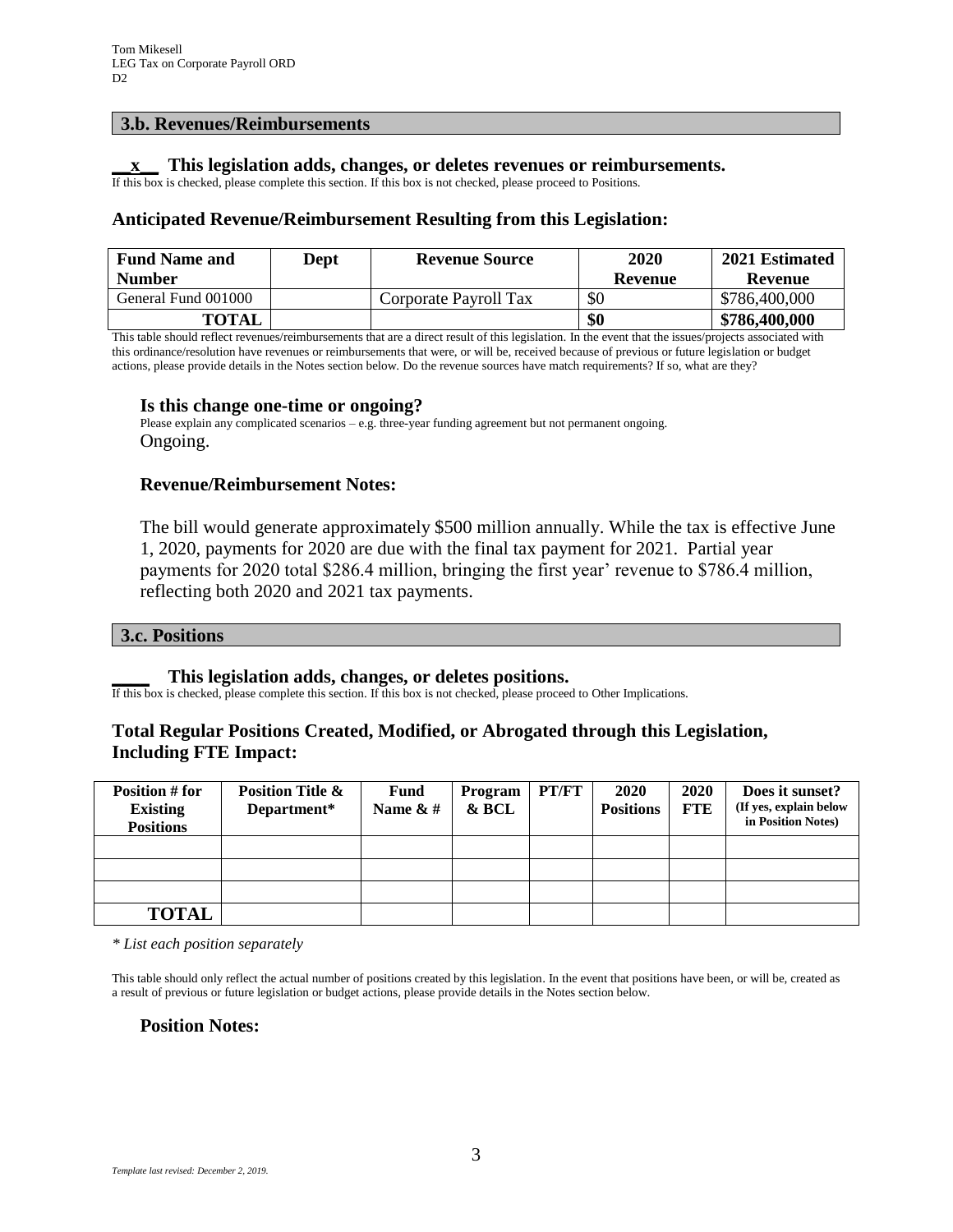## **4. OTHER IMPLICATIONS**

**a. Does this legislation affect any departments besides the originating department?**

If so, please list the affected department(s) and the nature of the impact (financial, operational, etc.).

This ordinance would generate both one-time setup and ongoing administrative costs for the Department of Finance & Administrative Services. See 3.b above.

### **b. Is a public hearing required for this legislation?**

If yes, what public hearing(s) have been held to date, and/or what public hearing(s) are planned/required in the future?

No.

**c. Does this legislation require landlords or sellers of real property to provide information regarding the property to a buyer or tenant?**

If yes, please describe the measures taken to comply with RCW 64.06.080.

No.

**d. Is publication of notice with** *The Daily Journal of Commerce* **and/or** *The Seattle Times* **required for this legislation?**

For example, legislation related to sale of surplus property, condemnation, or certain capital projects with private partners may require publication of notice. If you aren't sure, please check with your lawyer. If publication of notice is required, describe any steps taken to comply with that requirement.

No.

## **e. Does this legislation affect a piece of property?**

If yes, and if a map or other visual representation of the property is not already included as an exhibit or attachment to the legislation itself, then you must include a map and/or other visual representation of the property and its location as an attachment to the fiscal note. Place a note on the map attached to the fiscal note that indicates the map is intended for illustrative or informational purposes only and is not intended to modify anything in the legislation.

No.

## **f. Please describe any perceived implication for the principles of the Race and Social Justice Initiative. Does this legislation impact vulnerable or historically disadvantaged communities? What is the Language Access plan for any communications to the public?**

If yes, please explain how this legislation may impact vulnerable or historically disadvantaged communities. Using the racial equity toolkit is one way to help determine the legislation's impact on certain communities. If any aspect of the legislation involves communication or outreach to the public, please describe the plan for communicating with non-English speakers.

The proceeds from the taxes to be collected under this council bill would be used repay an interfund loan that supports emergency cash assistance payments in 2020. In 2021 and thereafter proceeds support affordable housing and housing-related Green New Deal investments adopted in Resolution 31895.

**g. If this legislation includes a new initiative or a major programmatic expansion: What are the specific long-term and measurable goal(s) of the program? How will this legislation help achieve the program's desired goal(s).**

This answer should highlight measurable outputs and outcomes.